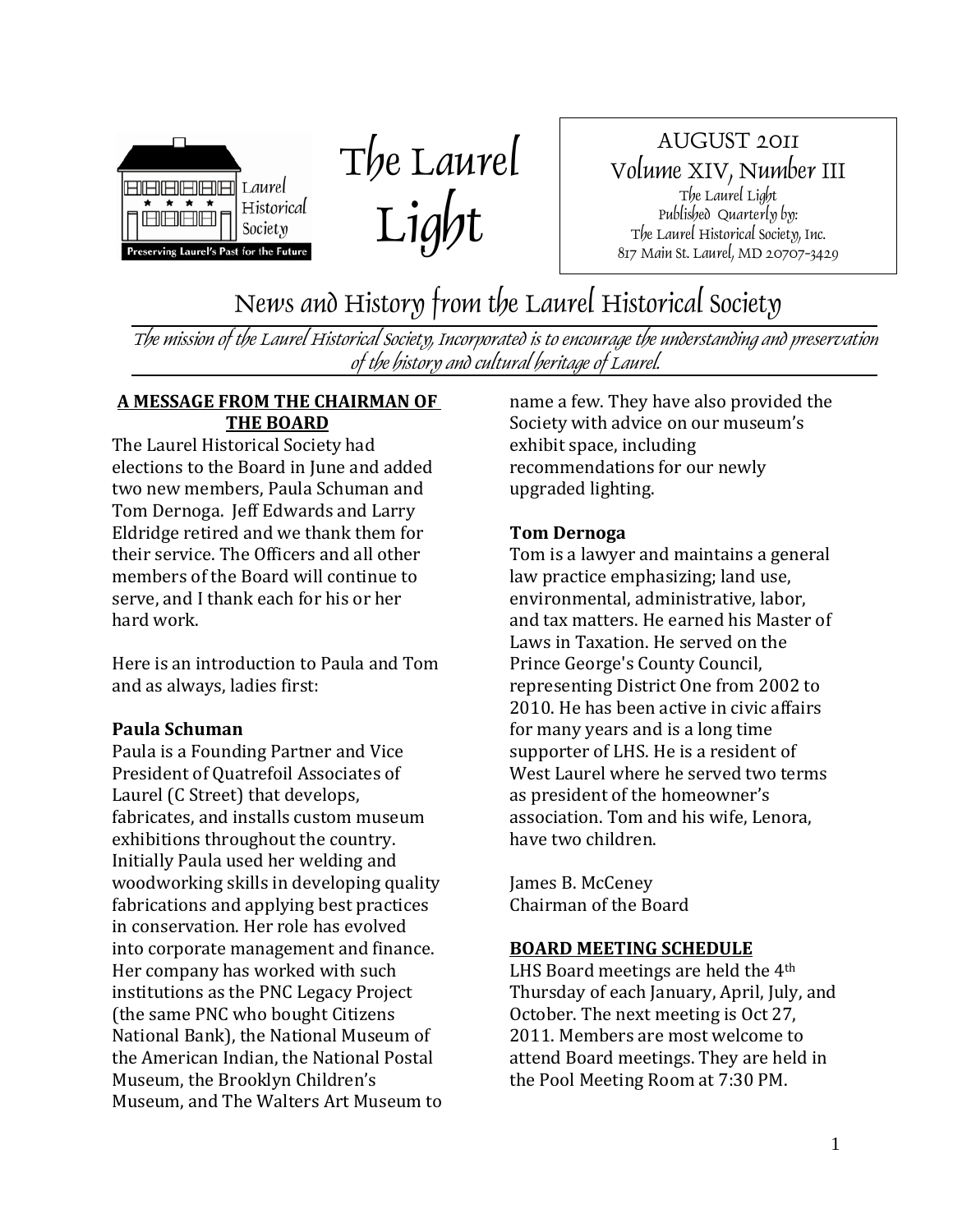#### **A MESSAGE FROM THE EXECUTIVE DIRECTOR**

One event that I often overlook is the biannual Holiday House Tour. Because the tour is planned almost entirely without my input, I often times find myself having to ask for the latest news. Recently, I was able to speak with the House Tour Committee Chairman, Bobbi McCeney about planning this year's tour. She had some very exciting news to share and the committee is putting together a particularly interesting tour of Laurel's homes. For those of you who have never attended, the participants tour private homes and businesses within greater Laurel, with interesting remodels, engaging histories, fantastic holiday decorations and more. Property owners open up their homes and businesses to the committee which then decides whether or not the property is appropriate for that year. (For those of you wondering, the answer is yes, they are still accepting houses for this year's tour!).

In addition to being a pleasant afternoon, the house tour is also a great money maker for the LHS. (Because sometimes, you actually have to worry about how we're going to continue to offer interesting programming and new exhibits.) The members of the committee do a great job of working with a tiny budget while maximizing the profit for the Society. In 2009, advertising space was sold in the brochure for the first time. We were able to increase the profit margin by selling over 40 ads. Each ad costs local businesses a mere \$20--a very reasonable price! With between 150 and 200 people attending the house tour each year, these \$20 ads go quite a long way. So in the end, our tour not only makes money for the LHS, but it also

supports local businesses--which we always try to do as an organization. The Holiday House Tour, much like the Annual Gala, is one of those events that just happen somewhat magically with little to no input from me. It is very exciting to see an all-volunteer committee put together a program that is not only interesting to the community, but also fulfills our goals in a number of different ways. The Holiday House Tour is a lovely afternoon in Laurel, visiting some of the homes you always wanted to see. Many participants learn more about the history of Laurel and meet friends both old and new along the way. So thank you to everyone who volunteers and I hope to see you all touring on Saturday, December 10<sup>th</sup> from 2:00 -6:00 PM.

Lindsey Baker, Executive Director

p.s. Do you ever wonder how people hear about us? We've learned that there are lots of ways people hear about the Laurel Historical Society, but our publication with the furthest reach is our rack card. A simple card, much like the kind you find at rest stops, visitor centers, and other museums, is what we use most often as an introduction to the Society. We give them out to school groups, at festivals, and exchange them with other museums to distribute to their visitors. Well, we've finally run out of our last printing and we're in the market to purchase more. If you believe in what we do and want to help us get the word out why not sponsor the rack card? If you're interested, sponsorships are available! Contact us for more information!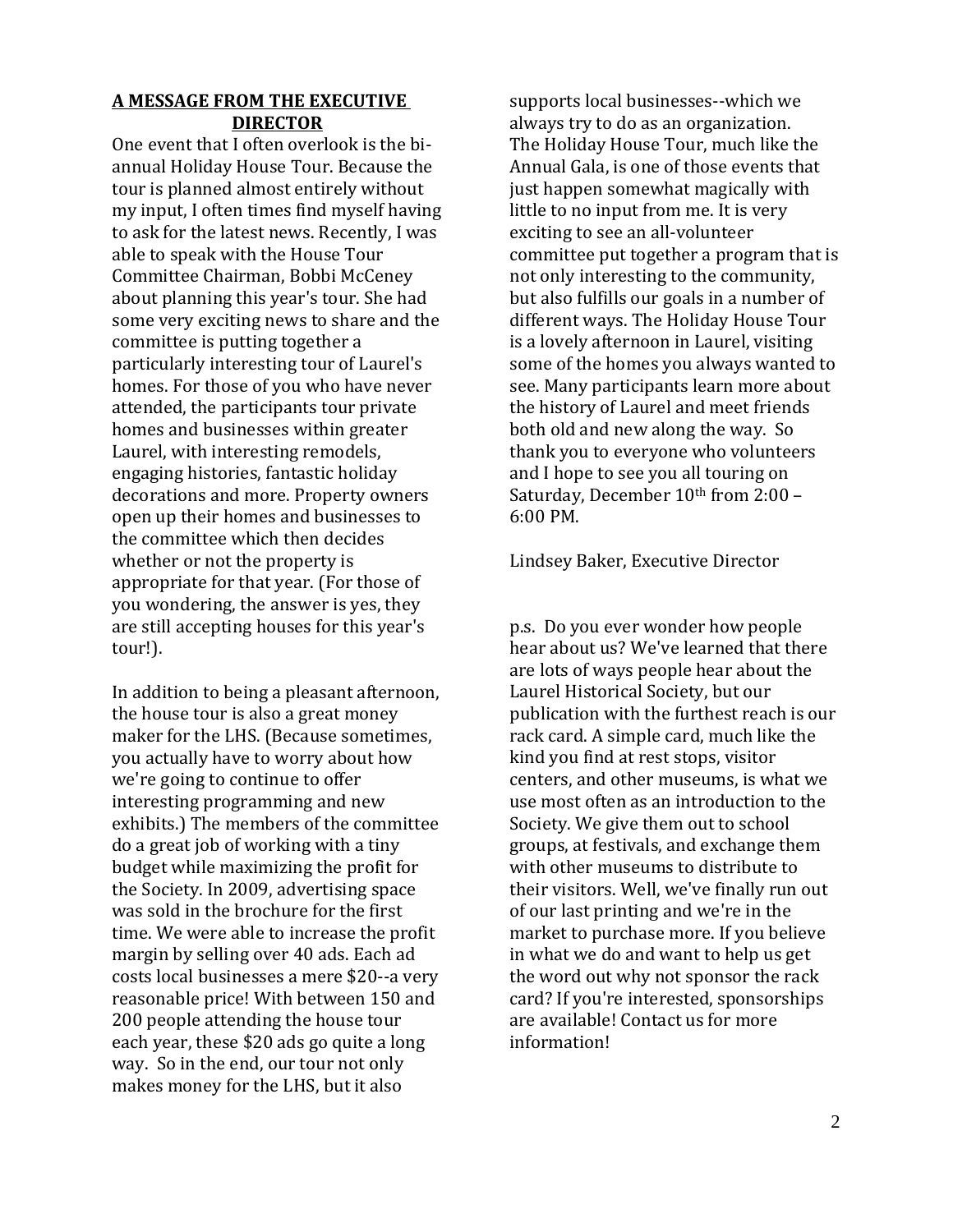**The Laurel Museum Celebrates 15 Years: A Look Back at 31 years of Dedicated People**



Betty Compton lights the first of 15 candles!

As I scanned the faces on the lawn of the Laurel Museum on May 15, 2011 on its  $15<sup>th</sup>$ Birthday, they brought back memories of the 31 year history of the Laurel Historical Society and the Laurel Museum. In 1974, Mayor Leo Wilson appointed the first Bicentennial Commission in the state. I was pleased to serve as the Chairman of Programs under the Chairmanship of Doris Bowie. As an outgrowth of the celebration, the Laurel Horizon Society was born in 1975, later to become the Laurel Historical Society. It was so gratifying to see Jean Wilson who has been a working member since then in the museum and as a Director on the Board. Her daughter Margaret, is helping with children's events and son-inlaw Steve Hubbard, is a valuable member of the Board. It is good to see generations of families involved in our common goal.

One of the LHS goals was to start a museum. When I saw Harry Rosenbluh, I was reminded of his idea of a HELM account: Help Establish Laurel Museum. Harry was a dedicated member for years

updating the Laurel Centennial History of 1970 in 1990, and adding its index in 1994. He also did research and published a periodic newsletter, as well as volunteering as a docent.

I recognized another Museum founder, Joe Robison, who was Mayor when Jane Cole and I asked him for space in City Hall to meet and place exhibits. His reply to that request was to pass a resolution dedicating the Main Street Old Factory Building (as the 1840 mill worker's house was called), as a museum. Using City and State funding, construction began and the Laurel Museum opened in May 1996. Joe remains an active Board member and has contributed a great deal to the Walking Tour Map of Laurel. His wife Joan, along with the Robison family, has been a faithful volunteer through the years.

Then I saw Marlene and Jim Frazier. Marlene was there with Jane Cole and me when we met with the City staff and contractors during the years of repairs and improvements to the museum. Marlene has held many offices in the Society including President and Recording Secretary. Her efficient record keeping, collection management and house tour planning have been invaluable. Jim keeps the computers working and uses his skills with electronic equipment. His contributions are essential and so willingly given.

It was good to see Edna Casula, long time member and wife of Frank, who was Mayor when the museum opened. Frank served as a Board member and was always eager to help us. Also, Mike Walls who gave us our early legal advice and has always been interested in our work. Mary Lehman was President when the video "Historic Crossroads, Laurel Maryland" premiered. The Society won an American Museum Association National Silver Award for the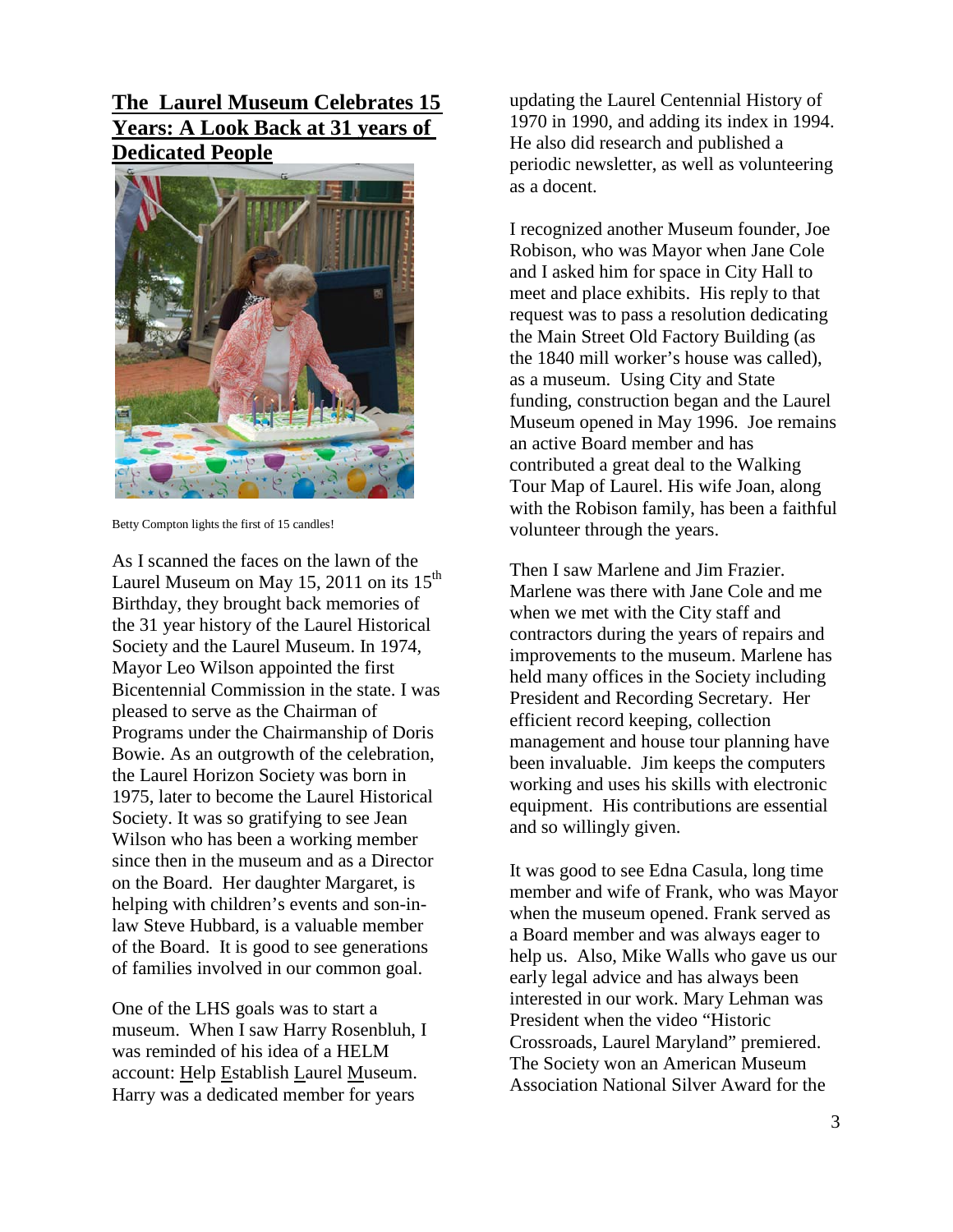video. It was presented to me in Seattle at the national meeting and the video was shown at the conference to the 3,500 attendees. The marble award remains on the mantel in the museum.

I saw our smiling, hard working Melanie Dzwonchyk taking notes. Her coverage of museum and Society events through the years has been a wonderful asset. She worked in the early years of the museum and served as President. When she and Karen Lubieniecki co-chaired one of our house tours, a prize was awarded to the first person who could spell both of their names correctly!

Today, as in days past, Karen Lubieniecki was keeping things moving. She has a track record of enthusiastic support and of actually getting in the trenches to accomplish any task. She served as President when the museum opened and has held the position twice, as well as other offices. She and her husband Ken Skrivseth have contributed to exhibits and to our knowledge of Laurel's past through their research.

Margie McCeney was representing her family as well as herself today. Her parents, Jim and Bobbi, were unable to be with us. Jim has served as our Chairman of the Board and Treasurer and has contributed a multitude of ideas and countless hours to the Society. His wife, Bobbi, a Master Gardener, has been a consultant for the museum grounds and has helped at numerous other events. Margie assumes the responsibility for her parents when needed and in her own right has been the back up in the museum, helping in numerous ways to establish order and send correspondence. She works tirelessly on the annual gala.

Frieda Weise was busy in the shop but we saw her as we left. Her efforts and

knowledge in various aspects of the museum and shop activities have been and continue to be valuable. Chris Erdle, our cheerful heating and air conditioning consultant, was there and eager to assist. He and Frieda both serve on the Board. It was pleasant to see Charles Hessler again. His passion for detailed computer based collection recording has been a monumental and enduring asset. It requires many hours of careful work and we cherish him. Shari Pollard reminded me of her Volunteer Coordinator days of intense and demanding duties so pleasantly executed. She has served as President and is still active as a docent. It was a treat to see Tom Dernoga and his wife Lenora present. He has been an enthusiastic supporter and his interest in Laurel's history has been essential in the progress of the museum. He is also a new Director on the Board.

Lindsey Baker, our Executive Director, was available as always to answer our questions. She is an actual professional Museum Studies graduate and is a tribute to her profession as she goes about her busy daily activities so pleasantly and efficiently. All who work with her admire her. She has opened up the museum to more community programs and enlivened and grown its status in the Laurel community. We are happy to call her our own. Our current President, Jhanna Levin, conducted today's birthday cake and candle lighting with care. She called upon junior members to light the last candle to symbolize the future.

We were pleased that so many of the past and current members of the City Council attended including Mayor Moe who serves as a member of the Board. I can't help mentioning a special City Council member in the crowd, Gayle Snyder, whom we love as a long time friend. She and husband Fred are moving to Delaware and we wish them many happy years there.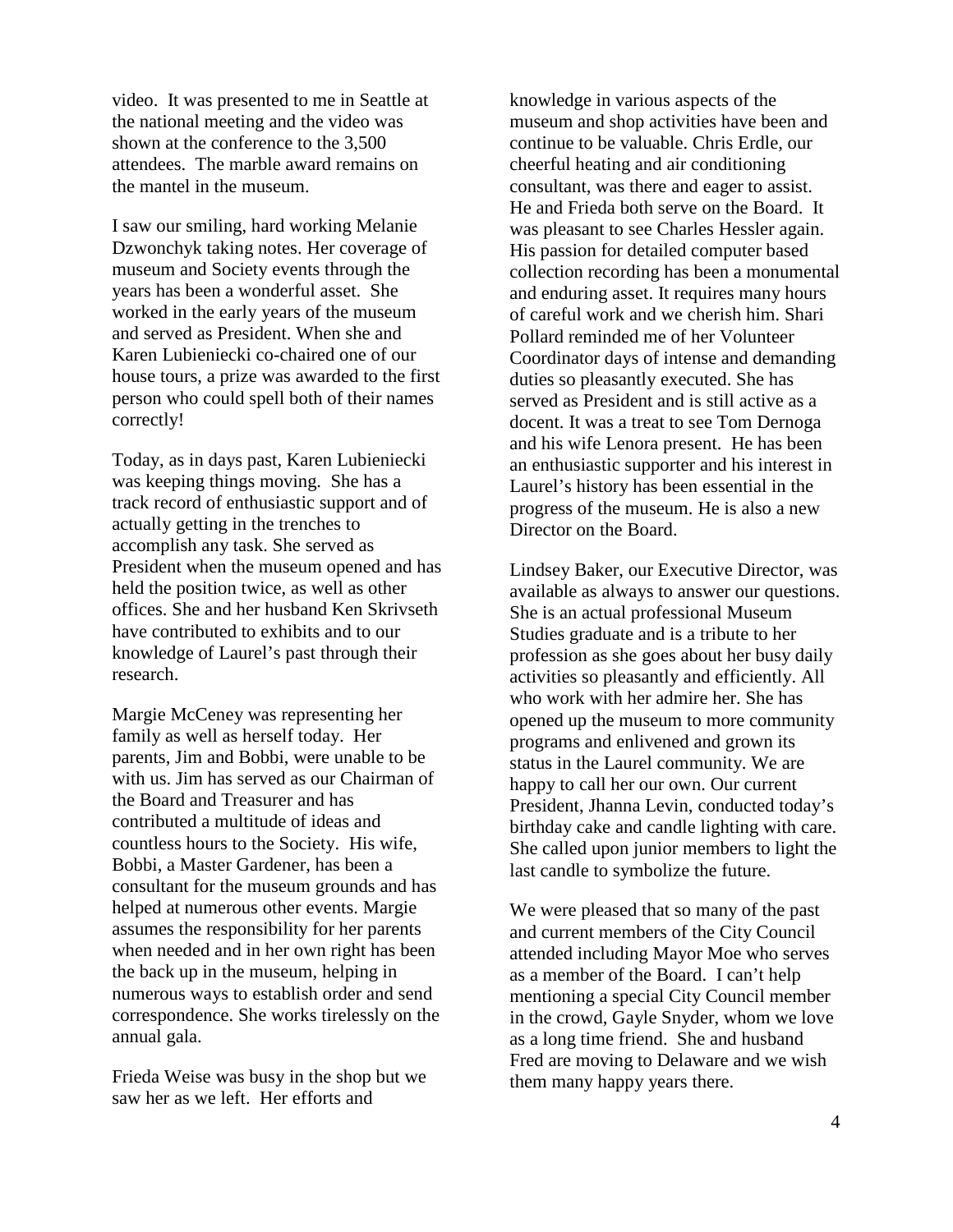There were faces I saw who were not there today but will live on in my memory. I recall especially my dear friend and Co-Founder Jane Cole who spent many hours preparing excellent exhibits and in the Armory cataloging the collection in preparation to move to the museum. John Brennan, whose collection of photographs and writings formed the nucleus for the museum research library. His Sadler brass plates of early photographs are the foundation for the visual history of Laurel. His collection of plates, now in the care of Jim McCeney, has been donated to the museum. It was fortunate that John was present when the library was named for him at the grand opening in 1996.

I am sorry if I missed any others for all who were present today support our efforts. Early volunteers including; Penny Phelps, Clare Bergeron, Cheryl and Mike Dyer, and Kathleen and Don Dalphonse come to mind. Also, Louise Eldridge, Inga Gill, Bea Newkirk, Irene Ohlmacher, Don Henyon, Sidney Moore, Joan Fitzgerald, Cynthia Wood, Ivary Doles, Frances Brooks and Shirli King have all dedicated their time. Gertrude Poe's Leader articles of her hometown Laurel history are an integral part of the library. The Centennial Publication of the History of Laurel, which she wrote in 1970, is still referenced today. I would also like to recognize my neighbors, Dr. Mack and Loretta Statham. Mack played the pump organ when we opened the museum and Loretta was the first Volunteer Coordinator. Other neighbors including Carole Montesi, Jim Gordon and Phyllis Mills have spent many hours working in the museum. We are indebted to the many donors who through the years have financially supported the society and made valuable gifts of artifacts, letters or photographs to the museum.

Some previous Board members including; Earl Snyder, Andrew Ellis, Barbara Feagin, Jeff Edwards, Larry Eldridge and of course current Board members not previously mentioned including; Kevin McNulty, Regina Mima, Scott Lilienthal, Lisa Losito, Jeanie Anastasi, and Paula Schuman all hold the future in their hands. They face the challenge of continued growth and development and we see them successfully advancing those goals! The years spent developing the Laurel Historical Society and the museum are among my happiest. The fact that my beloved husband was interested in my home town too made it doubly important to me, and his help and involvement made it all possible. The faces I saw today, and the numerous others in my mind, reinforce my conviction that it takes the dedication of many inspired workers to accomplish a goal. The Laurel Museum houses the history of our community and the ideals of the people who came before us to build a home for themselves and a town for the future.

#### Elizabeth Lee Miles Compton – Betty May 20, 2011



Junior Docents Kelly Crawford and Madeline Lilienthal light the last candle to represent the future.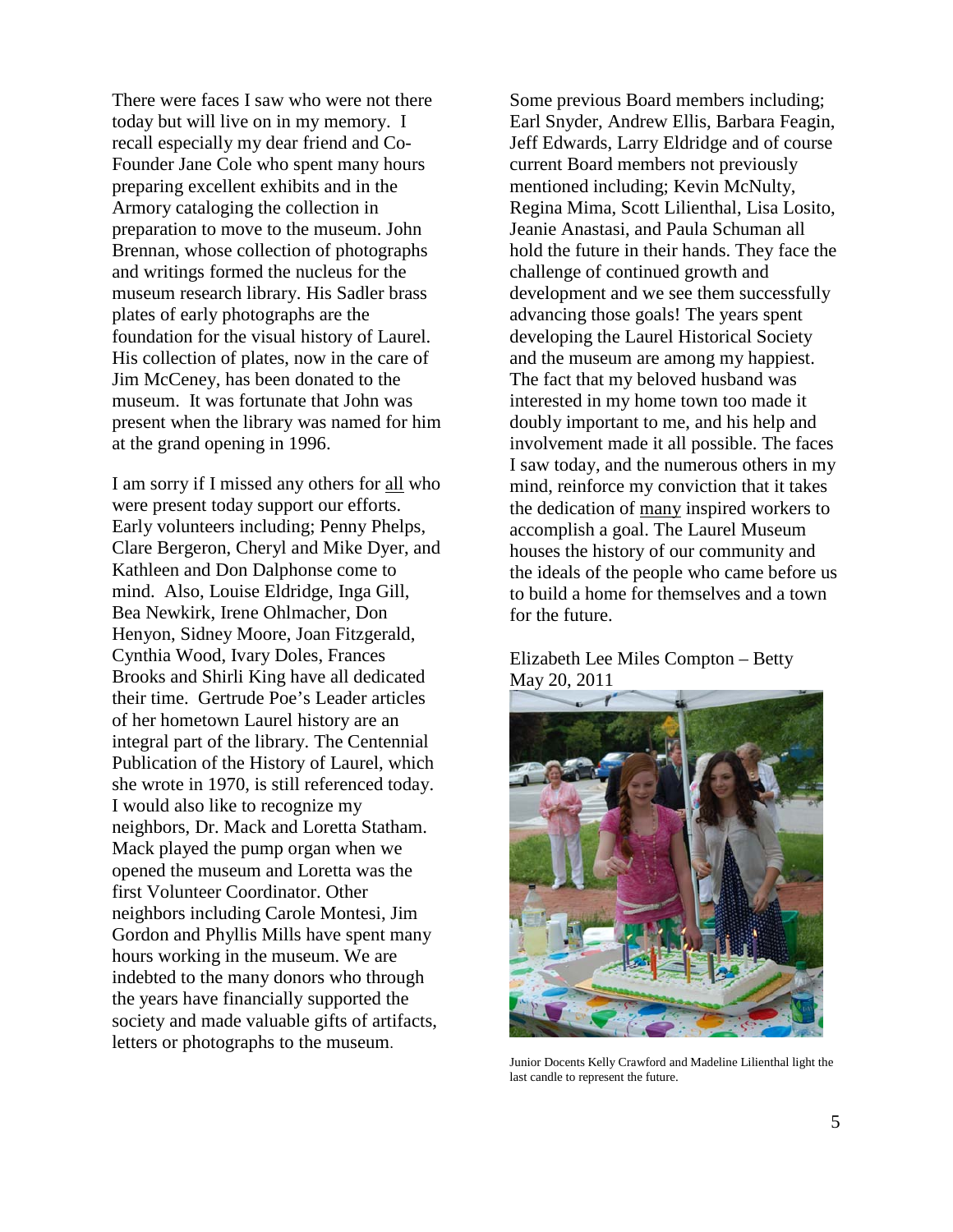### **Children's Corner**

Many fun and interesting Children's programs are held on the grounds of the Laurel Museum. Our next event will be held on Sunday, October 23rd from 1:30 -3:30 PM. Bring the kids or grandkids and enjoy this low cost community activity together.

#### **Laurel Historical Society Book Club**

The LHS Book Club meets monthly to explore history and culture related topics one book at a time. We meet the third Wednesday of every Month at 7 PM at a local restaurant. Join us!

### **MUSEUM NEWS**

**"AND THEY'RE OFF! 100 YEARS OF LAUREL PARK" CONTINUES UNTIL DECEMBER!**



Famous horses like Kelso and Secretariat, movie stars, exciting races, jockeys, and life in the backstretch is part of the Laurel Museum's 2011 exhibit **"And They're off! 100 Years at Laurel Park."** The centennial exhibit explores the history and racing highlights at Laurel Park, and the track's impact on the Laurel community.

If you haven't had a chance to see the exhibit, or if you need a second look, come visit the Museum on Wednesdays and Fridays from 10 AM – 2 PM or Sundays from  $1 - 4$  PM.

#### **Museum Shop News**

Beat the heat! The Museum Shop is available on line 24/7! Stay tuned for new shop products and of course the coveted 2011 Christmas ornament. Come in and see us or shop anytime at www.laurelhistoricalsociety.org/shop.

#### **LHS Genealogy Group**

The Laurel Historical Society Genealogy Group assists LHS members in conducting Genealogy research. Whether you are just thinking about beginning your journey into genealogy or you are an experienced genealogist, please join us and learn how we can help each other. For more information, contact Mike Boivin at <u>mikeB98159@aol.com</u>.

#### **MEMBER NEWS**

Please welcome our newest members:

Barbara Ann Bradbury LeEllen Brown Martin J. Dambrauska Andrew Flott Michael and Jeanne Francisco James C. Rosapepe Nancy M. Stevens Betsy Welsh Geraldine Witt

We are happy to have you!

No one this time…how about you? **Welcome New Volunteers!**

### **A Call to Volunteerism: Is it for you?**

Submitted by Monica Sturdivant

Some people strongly believe in the theory that "good things come in threes." The other day, as I was working on the museum's volunteer schedule, I had a thought. What if I could apply this theory as an attempt to spread the word about the museum and possibly encourage more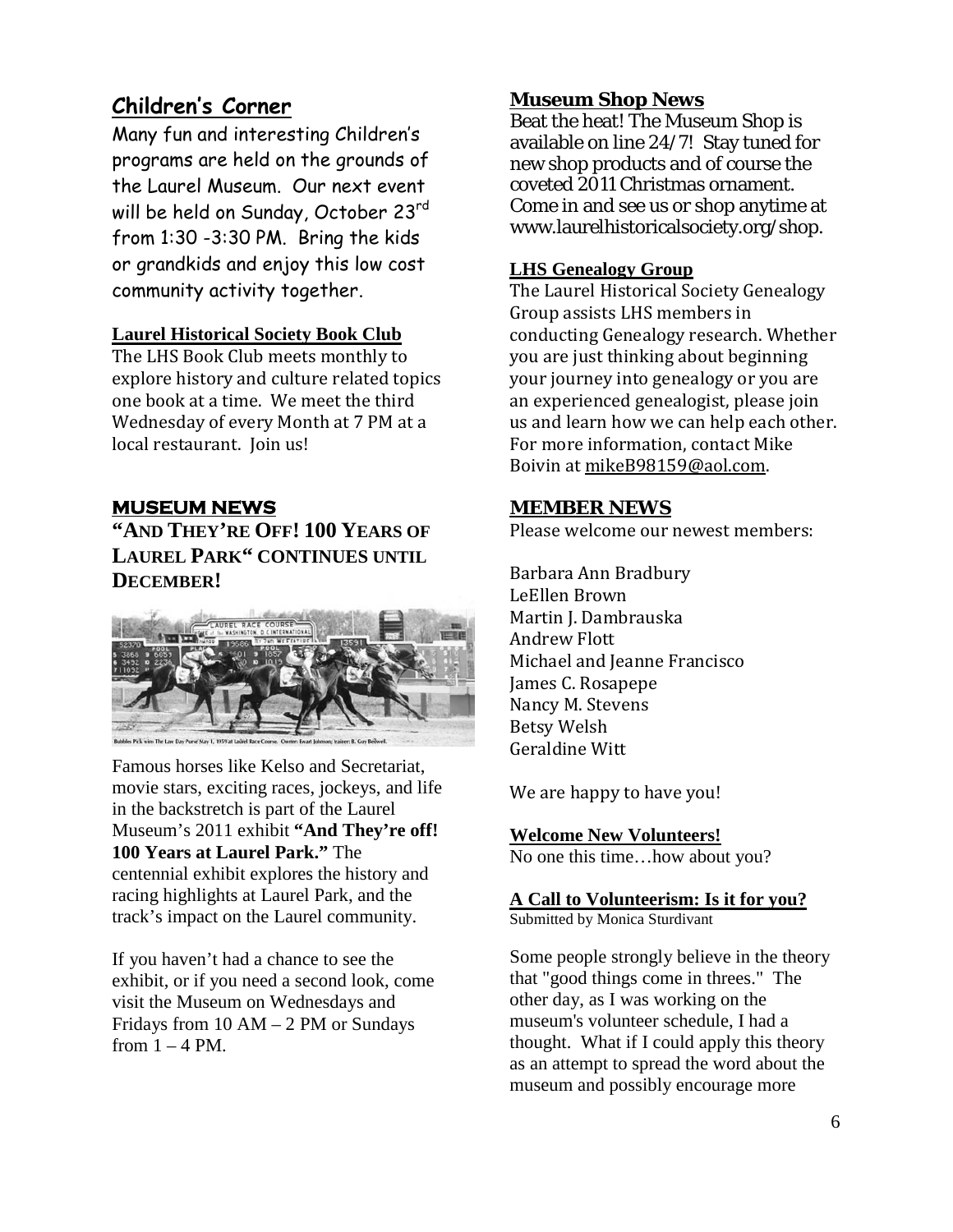new people to volunteer? Throughout the month, I can challenge myself to tell three new people three different things about the Laurel Museum. I have decided that my three things will be the following:

The Laurel Museum has a convenient and beautiful location! I'll mention that the museum is on Main Street, on the same side of the street as "the pool." I'll encourage them to walk around the outside of the building. I have to admit that one of the things that sold me on wanting to work here was the beautiful view. Although the history of the museum building is very interesting, the landscape is just as appealing.

The Laurel Museum is a great place to learn about Laurel's history! The museum is chock-full of things about Laurel. Sure, we have plenty of things that one would expect to see in an urban history museum, but we also have more than a few unexpected items. I plan to encourage them to visit our research library and ask to look through our scrapbooks, photos and vertical files. From time to time, I still enjoy looking at these things because somehow, I always manage to discover something new!

The Laurel Museum is a great place to volunteer! I'll talk about how many of our volunteers have been with us for years and they enjoy helping others in the community learn about Laurel's history. I will encourage them to come for a visit and ask the volunteers what they like most about what they do at the museum. I'll share a story with them about when I made my first call to the museum to ask about the position that I now hold. At that time, I had been a stay-at-home mom for about three years and before that, I had worked at universities for over ten years. My dream was to work in a museum; doing so would be a total career change for me. My call to the Laurel

Museum that day was my first call to a museum about a job posting. What I will never forget is the volunteer who answered the phone. She was courteous and helpful, as expected. However, when she told me how much she enjoyed volunteering, I decided at that moment that if I did not get the opportunity to work there, I would definitely try to volunteer.

After coming up with my three things, I had another thought. What if the Laurel Museum's volunteers and all of the Laurel Historical Society members challenged themselves to do the same? They could come up with their own three things when telling three people about their own experience at the museum. I predict that three things will happen. Many volunteers and members will get to share their favorite "Laurel Museum" stories. More people will want to visit the Laurel Museum. And new people will want to become a part of sharing Laurel's history, whether they choose to be come volunteers, or members or both.

#### **Volunteer Needs**

The Laurel Museum desperately needs volunteers for Sundays, 1 PM - 4 PM to docent or work in the shop.

The Communications Committee needs a volunteer to help us get the word out about our programs. This volunteer will be putting information into different websites with calendar programs. This is an easy job for someone looking to work from home!

The Exhibits Committee needs a volunteer to help us on a very interesting special project. We need help transcribing the Laurel Mill ledger. This is an exciting athome job for anyone looking to learn more about Laurel and help us interpret its history!

If you are interested in becoming a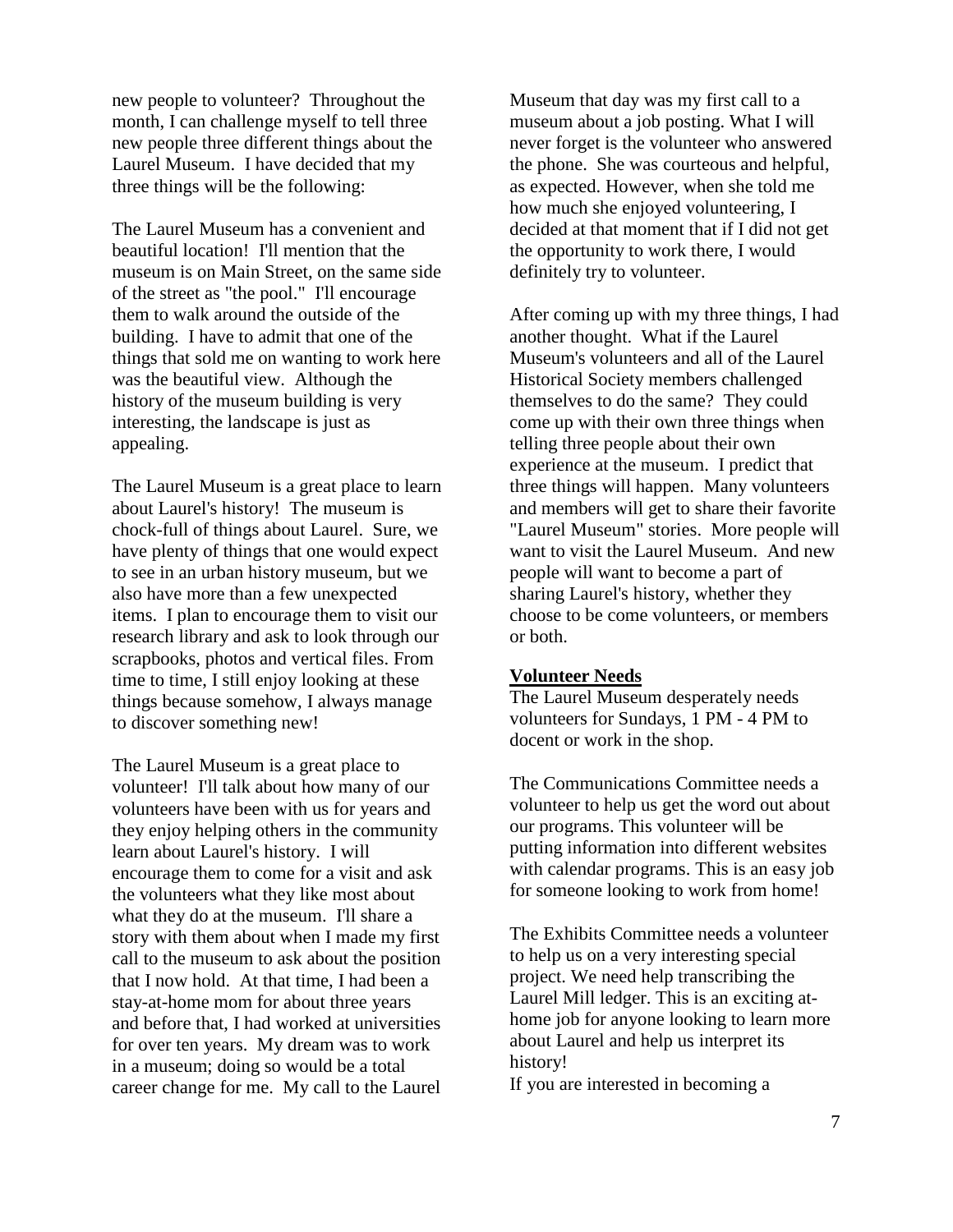volunteer in these or any other capacity please contact Monica Sturdivant at 301- 725-7975 or assist@laurelhistoricalsociety.org. Thank you!

#### **Volunteer Luncheons**

Please consider joining other volunteers for our monthly luncheons at local restaurants. Dates and times are emailed to volunteers. Bon appétit!

#### **A Farewell to Treasured Docent Ivary Doles**

Submitted by Shari Pollard





We were sad to learn of the death of Ivary Doles, a long term faithful volunteer at the Laurel Museum, on July 18, 2011. Ivary was born in the District of Columbia in 1937, received a Master's degree in Math and Computer Science from Howard University, and had a long career as an analyst. Following her retirement from the United States Postal Service, Ivary began volunteering at the Laurel Museum in 2002. She worked a four hour shift twice a week and came in other days to do research and special projects which included a joint exhibit

with Montpelier Mansion. She was Volunteer of the Year in 2003.

Ivary had a passion for learning, researching, and giving tours. She also volunteered at the Smithsonian and Library of Congress. Following her move to Baltimore, she had to reduce her hours at the Museum to one day a week plus special projects and served on the Exhibit Committee until her recent illness in January. She will be missed by her many friends at the Museum and for her dedicated service.

#### **MY MEMORIES OF LAUREL**

Submitted by Joe Robison

When I was a young boy, we had softball teams playing under the lights at McCullough Field. It was quite something to see the bleachers filled and all the spectators cheering. Teams were named after the businesses that sponsored them--White's Cab, Laurel Sport's Center, Boulevard Motors, Laurel Volunteer Fire Department, The Expendables, etc. I played for the Expendables. Its hay-day was from 1946 to 1952. This was fast-pitch softball and that's what killed the league. Pitchers from out-oftown were being brought in. They were really good. They had to bring their own catchers. I remember Chuck Beall was the umpire and he knew me. When I would complain if he called me out on strikes, he would say "Boy You're Out" and that was it. George Sullivan was the man in charge and he called the games over the loud speaker. You could hear the games all over Laurel. The lights came from old Griffith Stadium. Mr. Duffield put them up. In 1949, I was called the youngest player of the year. People like Russell Beall, Warren Hulbert Litchfield, Mr. Bowie, Kenny Kidwell, Mervin Benton, Otto Kaiser, Dick Grace, Mr. White, and I played. We really enjoyed it and hated see it go.

YOU grew up in Laurel or have lived here a very long time and you remember lots of stories!! Please email them to the Laurel Light Editor, Jeanie Anastasi, at jmanastasi@verizon.net. Thank you.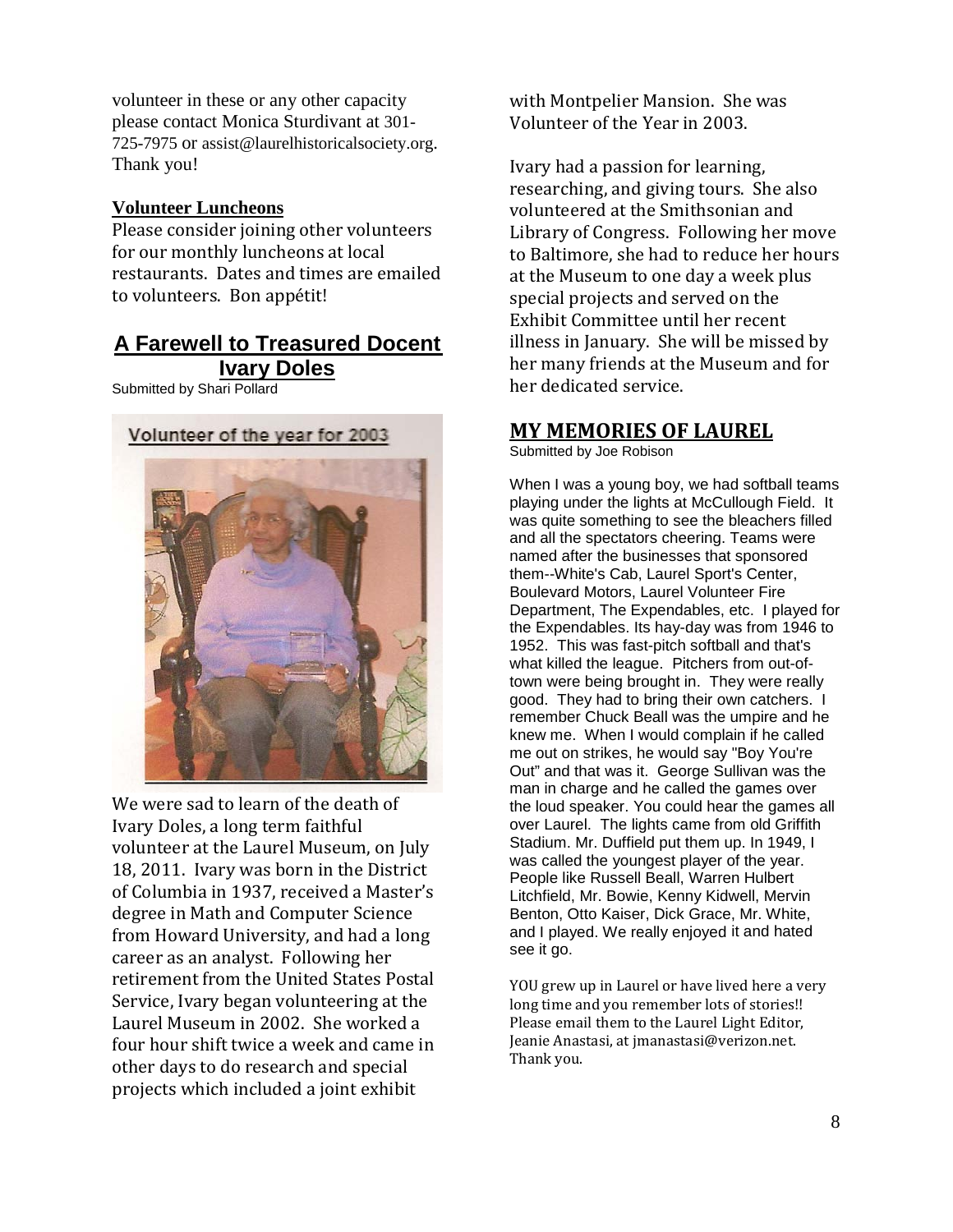HOLIDAY HOUSE TOUR





This December we will have our Holiday House Tour and we are looking for committee members and properties to feature! Planning is underway so don't delay! Please email committee chairperson Bobbi McCeney at heyma@verizon.net if you are interested in serving on the committee or would be willing to have your home or business featured on the tour. It's a great incentive to get those little "to do" items completed and a fun way to share your property with the community!



Have you ever wondered how your contributions to the Laurel Historical Society are used? You can now choose how you would like your support utilized. We are offering sponsorships of line items in our budget. Levels range in price from \$250 to \$1,000 and sponsorships are available for exhibits, landscaping, postage, supplies, software and more. Please contact us at (301)725-7975 or info@laurelhistoricalsociety.org for more information.

We would love to have your story ideas particularly for the *Did You Know, My Memories of Laurel* and *If These Walls Could Talk* sections of the newsletter! Please email The Laurel Light editor, Jeanie Anastasi jmanastasi@verizon.net with your comments, suggestions or story ideas.

#### **PLEASE SUPPORT OUR CORPORATE SPONSORS!**





# REVERE **BANK**